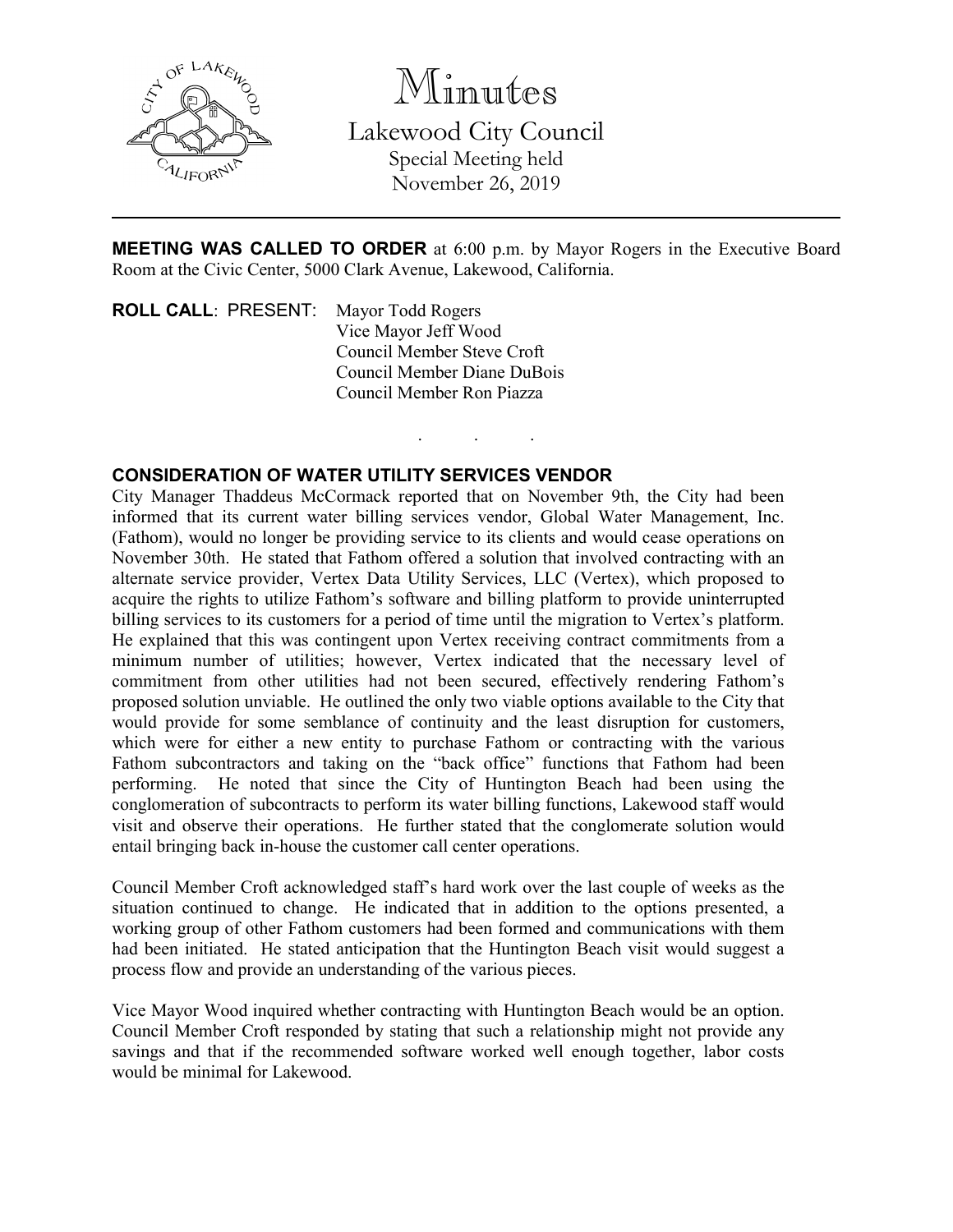City Council Minutes November 26, 2019 Page 2

## **CONSIDERATION OF WATER UTILITY SERVICES VENDOR** - Continued

Mr. McCormack expressed confidence that the call center operations could be brought back without relying on outsourcing noting that such duties had been performed by City staff in the past under a more manual system. He explained that Fathom had been forthcoming with cities in moving to a next phase and that by working with them and Huntington Beach staff, the transition could be accomplished.

In response to Council Member DuBois' inquiry, Mr. McCormack replied that depending on the option selected, the impacts to residents should be fairly minimal.

Steve Skolnik, for the City Attorney, responded to Mayor Rogers' questions by stating that if the Vertex option had been achieved, that would have been the most seamless transition. He further noted that if they were to be acquired by new owners, the City would be obligated to continue under the Fathom agreement.

Mr. McCormack concurred with Mayor Rogers' observation that operating costs would continue to exist for any company that would buy Fathom. He added that their potential inability to provide the customer service aspect might present an opportunity to negotiate a better deal for the City's having to reestablish a call center component.

Vice Mayor Wood emphasized the importance of exercising due diligence prior to entering into any new agreement.

Council Member Croft stated that with some of the long-term arrangements Fathom had with the various companies, the City would be in competition for those same services and it would be difficult to anticipate their cooperation as far as transferring the data for Lakewood.

Mr. Skolnik acknowledged the significant potential for lawsuits and stated the preference to refrain from taking any action until receiving a better understanding of the circumstances. He further stated that with regards to a breach of contract suit against Fathom, a bankrupt corporation based in Delaware and with no assets, such a judgment for monetary damages would not necessarily be successful and would not be a productive use of funds.

Council Member Croft explained that there were twelve years remaining on the Fathom agreement and opined that another positive outcome on moving forward with the alternative would be that the City would not be tied in for as long an agreement.

Responding to questions from Vice Mayor Wood regarding the amount and types of calls received from customers, Water Resources Director Jason Wen stated that there were approximately 1,200 calls per month and mostly related to billing and payment inquiries.

Mr. Skolnik reported that the pricing for outsourcing the call center was based on a per meter charge. He clarified that all of the companies would be required to operate the system and would be contracted individually.

Council Member Croft identified the various companies and the services they provided, which included meter reading; billing calculations; service requests; electronic payments; bill printing; and customer portal interface.